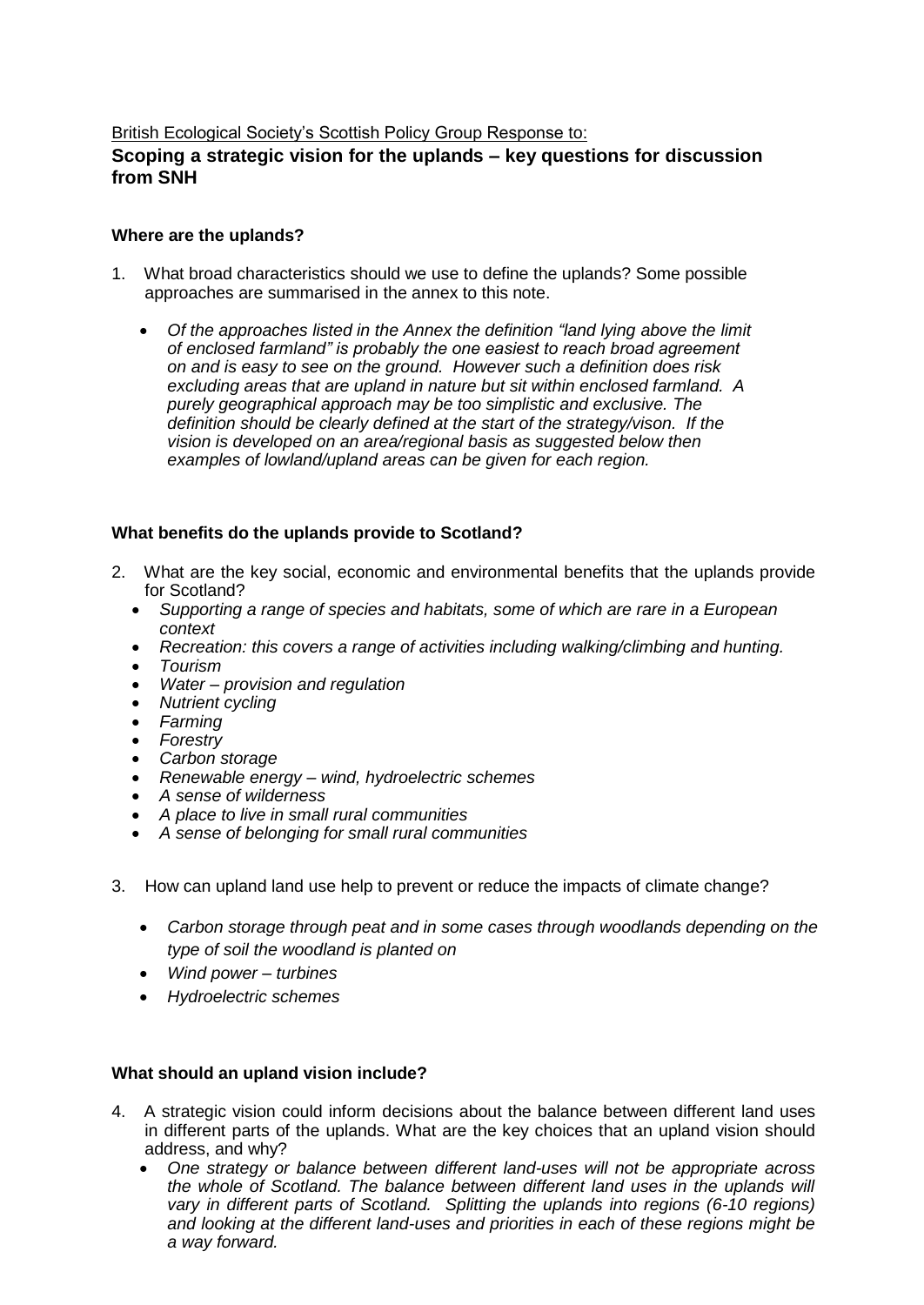- *If choices are to be made, first of all any conflicts or trade-offs between choices need to be identified. It may be that in some regions there aren't conflicts or that an agreement can be reached.*
- *The vison should not be split into sectors (forestry, peatland, farming, conservation) but should be integrated across sectors.*
- *The vision needs to be linked to the lowlands - in terms of land holdings that spread across lowlands and uplands*
- *The vision needs to be linked to the lowlands - in terms people living in the lowlands but using the uplands – either indirectly for water/power or directly for recreation or in terms of how they value the uplands even if they don't directly 'use' them (a sense of knowing the uplands exist).*
- 5. Are there any other topics or issues that should be included in an upland vision, and if so why?
	- *Rewilding – what do we mean by it?, do we want it?, what is the place of local communities in a rewilded landscape?*
	- *Reintroductions – are there any specific species we should consider reintroducing? Or do we definitely not want any reintroductions – should we prioritise conserving the species and habitats that we have?*
	- *Habitat restoration – which habitats should we prioritize restoration for?*
	- *The balance between habitats – if a particular habitat type should be increased, e.g. woodlands – which habitats should it replace?*
	- *Agri-environment schemes - what are they going to be post Brexit? Can we use the same money but to greater benefit for the environment?*
	- *Land abandonment – currently happening – do we want this to continue?*
	- *Aging farming population*
	- *Rural communities and facilities – how to improve them*
	- *What can be done to achieve the vision? How is the vision going to be implemented?*
- 6. Are there any topics or issues that should be excluded from an upland vision, and if so why?
	- *Topics should only be excluded if they are clearly outside the scope of the vison, otherwise it could cause unnecessary conflict between stakeholders. It is thus very important to be clear about the purpose of the strategy – see point 7*

## **How should the vision be developed?**

7. Which stakeholders do you think it would be particularly important to involve, and how? Would particular approaches be needed, for example, to reach particular groups?

*The scope of the strategy needs to be very clear on*

- *Who the vision is for*
- *What the vision aims to do – is it about land-use or about climate change – mixed messages in introduction.*
- *How the vision will be used Once the above is answered it will be easier to refine who should be consulted but the list is potentially huge: landowners, public, businesses, NGO's, people who use the uplands for recreation but don't live in the uplands, farming, forestry….. If people are missed off the list and not consulted this could cause problems*
- 8. What are your views on the process that might be needed to bring together the key interests and develop a shared vision?